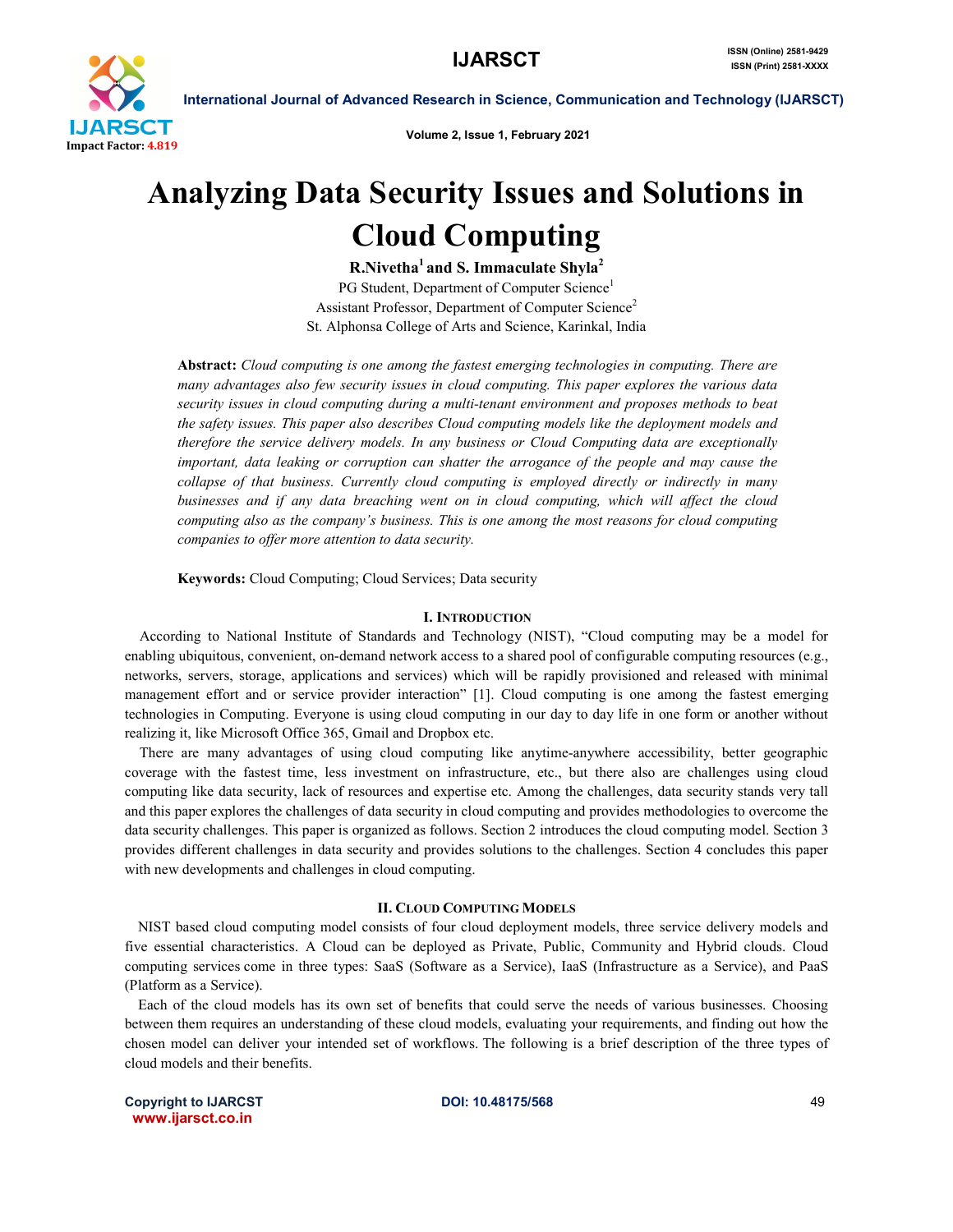

Volume 2, Issue 1, February 2021

#### 2.1 SaaS

SaaS or Software as a Service is a model that gives quick access to cloud-based web applications. The vendor controls the entire computing stack, which you can access using a web browser. These applications run on the cloud and you can use them by a paid licensed subscription or for free with limited access. SaaS does not require any installations or downloads in your existing computing infrastructure. This eliminates the need for installing applications on each of your computers with the maintenance and support taken over by the vendor. Some known examples of SaaS include Google G Suite, Microsoft Office 365, Dropbox, etc.

#### 2.2 IaaS

IaaS or Infrastructure as a Service is basically a virtual provision of computing resources over the cloud. An IaaS cloud provider can give you the entire range of computing infrastructures such as storage, servers, networking hardware alongside maintenance and support.

Businesses can opt for computing resources of their requirement without the need to install hardware on their premises. Amazon Web Services, Microsoft Azure, and Google Compute Engine are some of the leading IaaS cloud service providers.

#### 2.3 PaaS

Platform as a Service or PaaS is essentially a cloud base where you can develop, test, and organize the different applications for your business. Implementing PaaS simplifies the process of enterprise software development. The virtual runtime environment provided by PaaS gives a favourable space for developing and testing applications. The entire resources offered in the form of servers, storage, and networking is manageable either by the company or a platform provider. Google App Engine and AWS Elastic Beanstalk are two typical examples of PaaS. PaaS is also subscription-based and gives you flexible pricing options depending on your business requirements.

Generally, CSPs are responsible for the cloud infrastructure and CSCs are responsible for the data and other things they are stored in the cloud. So, security becomes a shared responsibility between CSP and CSC. According to Amazon Web Services (AWS), security responsibility is shared by both CSP and CSC and they called it as Shared Security Responsible Model [9]. There are many security issues or challenges in all the nine services provided by the cloud delivery models. This paper focuses only on the data security issues and provides solutions to the issues.

| Services Provided by Delivery Models | IaaS       | PaaS       | SaaS       |
|--------------------------------------|------------|------------|------------|
| Application                          | <b>CSC</b> | <b>CSC</b> | CSP        |
| Data                                 | <b>CSC</b> | <b>CSC</b> | CSP        |
| Runtime                              | <b>CSC</b> | CSP        | CSP        |
| Middleware                           | <b>CSC</b> | CSP        | CSP        |
| <b>Operating System</b>              | <b>CSC</b> | <b>CSP</b> | CSP        |
| Virtualization                       | <b>CSP</b> | CSP        | CSP        |
| Server                               | <b>CSP</b> | CSP        | CSP        |
| Storage                              | <b>CSP</b> | CSP        | CSP        |
| Networking                           | <b>CSP</b> | <b>CSP</b> | <b>CSP</b> |
|                                      |            |            |            |

Table 1: Services Provided by Delivery Models and the Responsibility

#### III. DATA SECURITY ISSUES OR CHALLENGES

In enterprise computing, data is stored within their organization and it is fully under the control of the enterprise [10]. In cloud computing, the data is stored outside the customer's place (in the CSP's side). So, cloud computing must employ additional security measures apart from the traditional security checks to ensure that data is safe and no data breaches due to security vulnerabilities. According to [4], there are six stages in the life cycle of data: Create, Store, Use, Share, Archive and Destroy. Once the data is created, it can move freely between any stages. Data should

Copyright to IJARCST **DOI: 10.48175/568** 50 www.ijarsct.co.in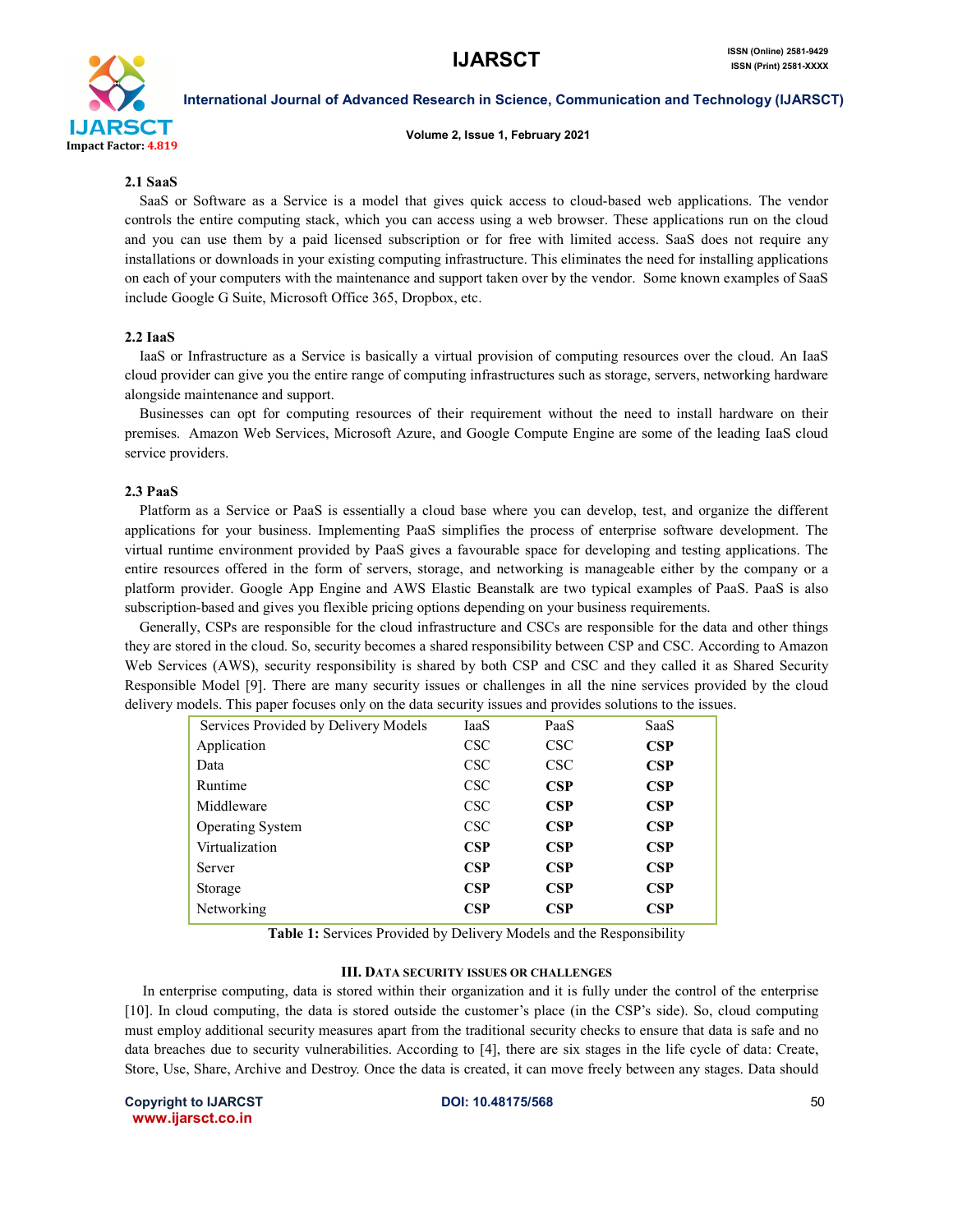

#### Volume 2, Issue 1, February 2021

be secured in all the stages of its life cycle from its creation to its destruction. The store and archive stages are also called as data-at-rest, the use stage is called as data-in-use, the sharing stage is called as data-in-transit and the destroy stage can be called as data-after- delete. All these stages are self-explanatory. Generally, encryption is one of the methods in the data-in-transmit stage to protect the data. One of the neglected issues is data-after-delete [11] and this is also called as data remanence. Data remanence is the residual physical representation of the data that has been deleted [12]. After a storage media is deleted, there may be some physical characteristics that allow the data to be reconstructed [12, 13]. Tracing the data path (data lineage) is important for auditing in cloud computing, especially in the public cloud apart from the above stages[11].

Confidentiality, Integrity and Availability are the three important properties of the data and it is popularly called as CIA triad. Authentication, authorization and non-repudiation are another three important properties associated with people who access the data [14]. Confidentiality refers to data privacy where the data belongs to CSC is not revealed to unauthorized parties on any occasion [15]. The Integrity of data refers to the confidence that the data stored in the cloud is not fiddled by unauthorized parties. It is also applicable when the data is in transit. Availability of data refers to pledge that whenever the CSC needs data, the data should be available to them without any delay or deny. These three basic data security properties are tested a lot in the pubic cloud deployment model.

#### 3.1 Security Challenges in the CIATriad

 Confidentiality, Integrity and Availability (CIA) losses can make a big impact in the business of the cloud computing because the data is the core component for any business. Data integrity is the assurance given to the digital information is uncorrupted and only be accessed by those authorized users. Thus, integrity involves maintaining the accuracy, consistency and trustworthiness of data over its entire life cycle [16]. Maintaining CIA is easier in enterprise computing but in cloud computing it is more complicated because of the multi-tenant architecture and the distributed nature of the infrastructure. The following steps can be used to maintain a proper CIA in cloud computing:

- Once the data are created, classify the data, identify the sensitive data, define policies, and create access methods for different types of data. Also, create policies for data archive and data destroy.
- Store data with proper physical and logical security protection, including the backup and recovery plan.
- Identify which type of data can be shared, whom and how it can be shared and define data sharing policies. In cloud computing, many such policies are collectively called as Service Level Agreements(SLA).
- Createacorrectiveactionplanincasedataiscorruptedorhackedduetonetworkorcommunicationdevices, security flaws while data is in transit.

 Computation integrity refers to only the authorized applications are allowed to access the data and use it for computation. Any abnormality from normal computing should be avoided. An effective Identity and Access Management (IAM) can avoid loss of confidentiality and integrity. Loss of availability can happen through loss of data and data inaccessibility. Cloud computing employs few techniques like scalability and high availability at the architecture level. There are different methods and procedures are followed to improve data security related to the CIA triad at different stages of the data lifecycle. Some of the important methods are listed below:

- Apply data encryption when the data is at rest and also when the data is in transit. Apply strong encryption algorithms like Advanced Encryption Standard (AES) and Rivest Shamir Adleman (RSA) algorithms. Different types of encryption methods are described in [4, 17]. Amazon S3 uses one of the strongest encryption algorithms, 256-bit AES[9].
- Encryption methods are generally to provide confidentiality against attacks from a cloud provider, but it cannot protect data against configuration errors and software bugs [4]. Hash methods can be used to find out accidental and intentional data changes. But they consume more bandwidth andtime-consuming.
- ThirdPartyAuditing(TPA)canbeemployedtocheckforthedataintegrity.Manyresearchers[4,18,19]insists to audit data integrity by third-party auditors because they are specialized in that.
- Do not store the encryption keys along with the encrypted data[25].
- Implement proper Identity and Access Management (IAM) techniques for users to accessdata.

Copyright to IJARCST **DOI: 10.48175/568** 51 www.ijarsct.co.in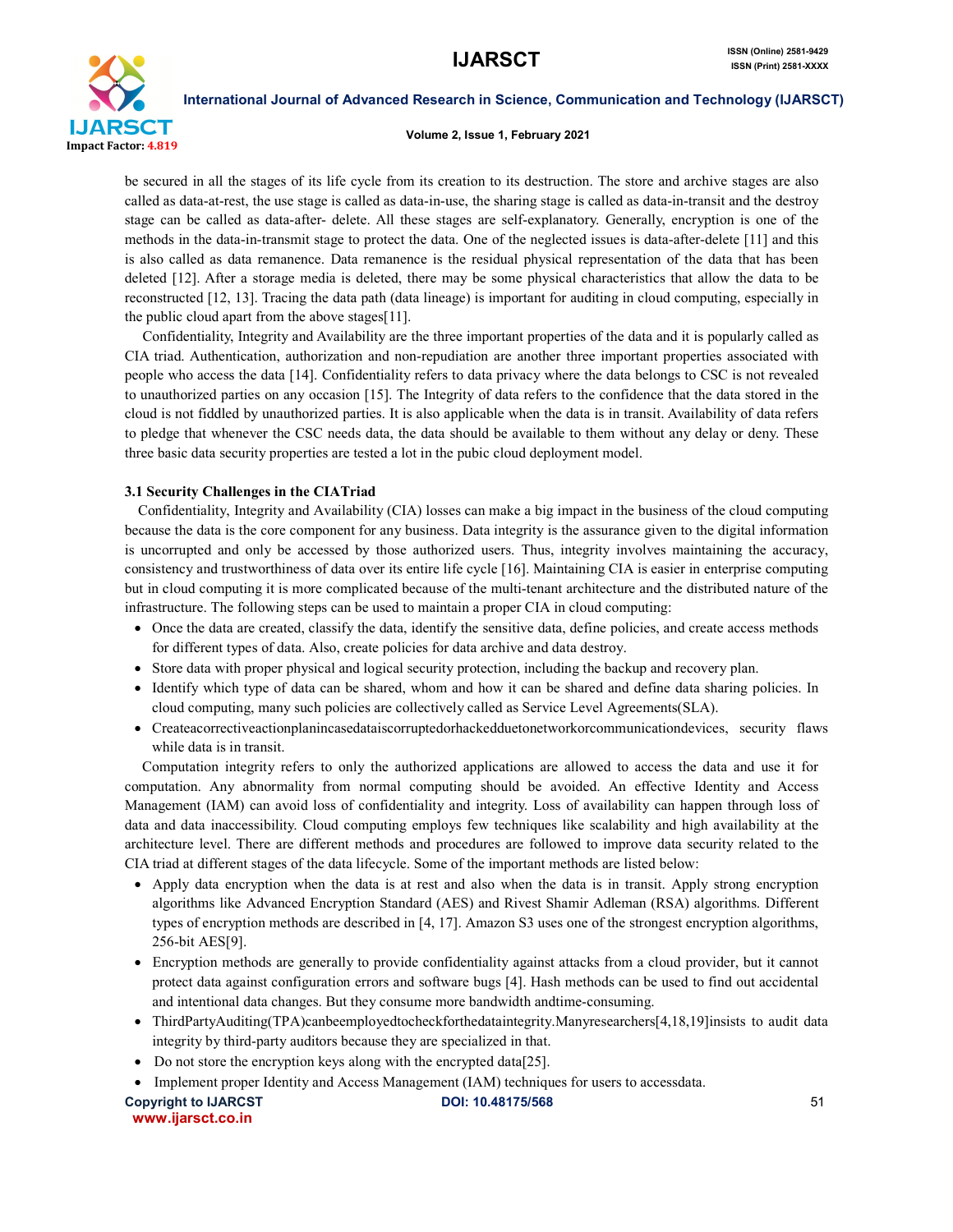

#### Volume 2, Issue 1, February 2021

- Use data duplication, redundancy, backups and resilient systems to address availability issues[25].
- Also, include a failover strategy in case the service fails with theCSP.
- The data dispersion technique can be used to address the availability issue if other methods are not effective. Here the data is stored as fragments in many clouds and the data can be reconstructed when it is required to use fragmentation techniques[4].

#### 3.2 Security Challenges in the Authentication and Access Control (AAC)

 Authentication and Access Control (AAC) is the process of verification and confirmation on user's identity to connect, to access and use the cloud resources. In enterprise computing, the credentials are stored in the server in the form of Active Directory (AD) or Lightweight Directory Access Protocol (LDAP). In a private cloud, the authentication is done same as the enterprise computing via a virtual private network. In public cloud, customers use the internet to connect to CSP, applications from different users can co-exist with the same CSP (resource pooling) and CSC can access the applications from anywhere through any devices. So the authentication in public cloud is more subject to vulnerability than private cloud [4]. A Password-based authentication does not provide effective security for the public cloud. Passwords can be cracked using many methods such as a brute force attack, dictionary attack, phishing or social engineering attack. So it is very important that the CSP should include highly secured authentication methods in a public cloud. In cloud computing, customers connect to cloud services through APIs and these API's are designed to accept tokens rather than passwords [4].

 In cloud computing, authentication applies to not only users but also to machines. Machines need to authorize certain automated actions like online backup, patching and updating systems and remote monitoring systems [26]. Since the cloud applications are accessed through various devices, there should be a strong authentication method like RSA token, OTP over the phone, smart card / PKI, biometrics, etc., for the original identity confirmation and determine the type of credentials [4]. This will enable identifiers and attributes with a strong level of authentication to be passed on to the cloud application and the risk decisions can be made for access management. There are a number of methods and standards available to avoid security issues related to AAC. The following are some of the important methods to mitigate AAC security challenges:

- Apply single-sign-on policy where ever possible.
- Multi-factor authentication can be employed which enables both identity and access management and it is used Amazon Web Services (AWS)[9].
- Biometric authentication has the potential to be the most secure form of single-sign-on authentication[27].
- RSA cryptosystem can be adopted which can accept different authentication models like two-factor authentication, knowledge-based authentication and adaptive authentication. The above methods are very effective for data protection in cloud computing[28].
- Intrusion Detection System (IDS), firewalls as well as segregation of obligations can be implemented on the different network and cloud layers to enable proper access control in cloud computing for better data protection [28].
- There are many third-party identity management solutions in the market. Employ some third-party solutions like Microsoft Azure Active Directory, Okta identity management, McAfee cloud identity manager, etc. Recently, Identity-Management-as-a-Service (IDaaS) solutions are getting more popular in the corporate infrastructure [29].
- Cloud applications should use open standards where applicable, such as Security Assertion MarkupLanguage (SAML), an XML-based OASIS (Organization for the Advancement of Structured Information Standards) open standard for exchanging authentication and authorization data between security domains and Open Authorization (OAuth), an open standard for authorization, allowing users to share their private resources using tokens rather than credentials [4].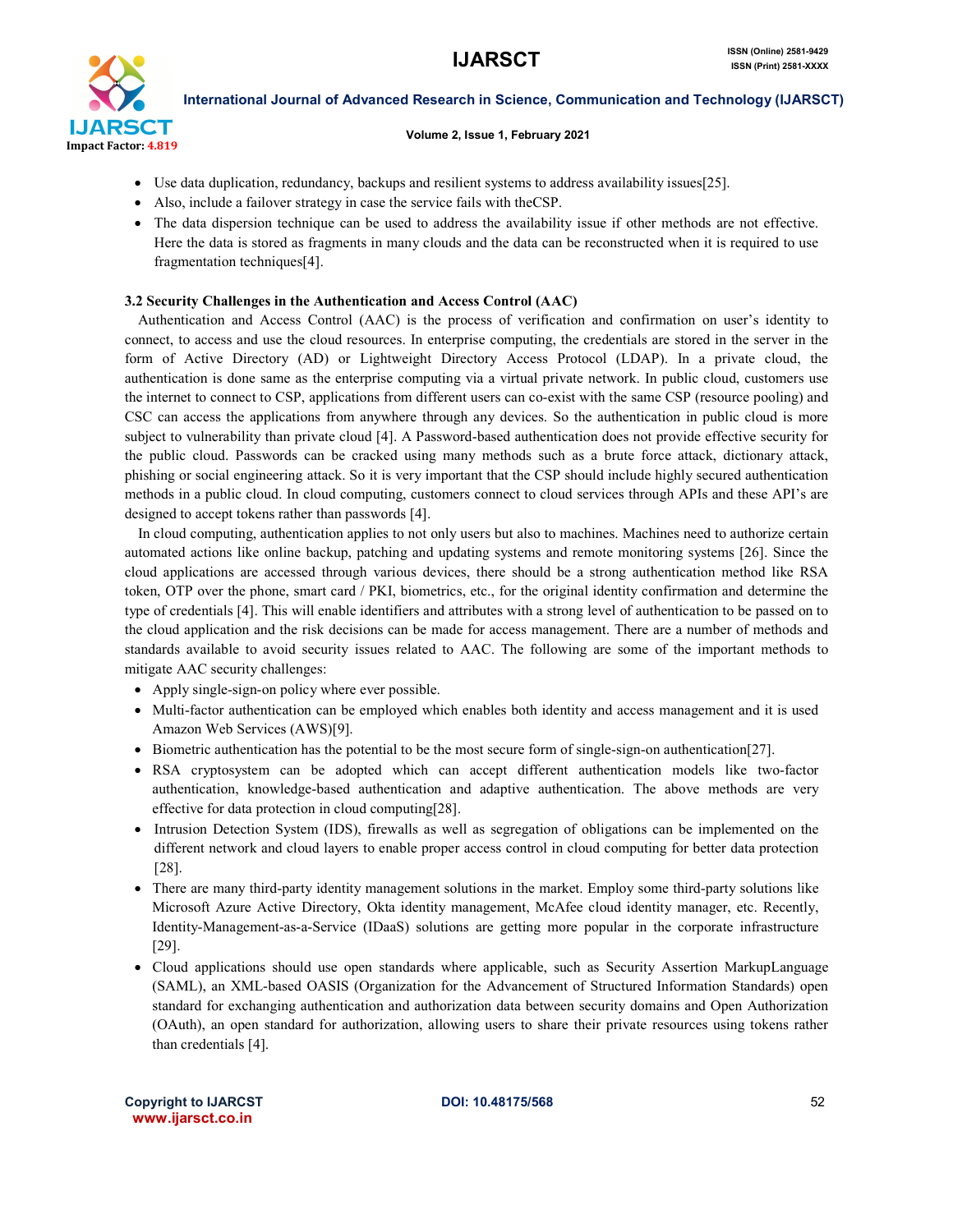

#### Volume 2, Issue 1, February 2021

#### 3.3 Security Challenges Due to Broken Authentication, Session and Access Controls

 Broken authentication and session control threat occurs due to incorrect implementation of authentication and session management in the application domain. Examples of this type of threats are user credentials can be guessed due to weak account management functions, user credentials are not properly protected, session IDs are exposed in the URL, etc. Attacker takes advantage of the situation and can compromise passwords, keys, session tokens or to exploit other implementation flaws to assume another user's identity [30]. Attackers generally target the privileged accounts. The Broken access control threat occurs when there is a lack of enforcement of restriction on what authenticated users are allowed to do. Using this loophole, attackers can access another user's account, view sensitive files, modify another user's data, change access rights etc. [30]. The following are some of the methods that can be used to reduce these challenges:

- Implement a single set of strong authentication and session management controls.
- Avoid Cross-site Scripting (XSS) flaws which can be used to steal session IDs.
- Check Access Each use of a direct reference from an untrusted source must be checked for access control to ensure that the user is authorized for the requested resource.
- Use per user or session indirect object references–In this, the coding pattern prevents attackers from directly targeting unauthorized resource.
- Automated verification Apply automation to verify proper authentication deployment.

#### 3.4 Other Data Related Security Issues

 Other minor data related security issues can occur through Data location, Multi-tenancy and Backup in cloud computing. In cloud computing, data is stored in a diverse geographic location with different legal jurisdictions [4]. If the data location is not safe physically and logically then there is always a threat to the CSC's data. In that scenario, data is vulnerable to malicious insiders and external hackers. Due to the multi-tenant nature of the cloud computing, multiple users can store their data in the same location using physical or virtual storage concept. Because of this scenario, a user can intrude into another user's data location[10].

 In cloud computing, all data, especially the sensitive data should be regularly backed up and tested for proper data recovery in case of disasters. A Backup is a form of data-at-rest. Strong encryption schemes can be used to protect backup data, especially if the data is sensitive [4]. There are two types of backup, on-site backup and cloud- based backup. Based on the cost, type of business and data, backup plan can be selected. On-site backup is cheaper, easier to set up and runs faster. The backup and the production environments are the same and if any natural disasters, then all the data including the backup are lost. In the cloud-based backup, CSC's data is stored off-site and if any natural disasters on the CSC's site, then the data is still available with the cloud. The following are some of the methods to overcome other data related security issues:

- CSC should know the logical and the physical location of the data if not at least which state, country and data center due to all the potential regulatory, contractual and other jurisdictional issues[4].
- Establish location and jurisdictional policies to govern the data location[4].
- Adopt intelligent data segregation techniques to segregate the data from different users.
- Use strong encryption techniques for the backup data to avoid data leakage.

#### IV. CONCLUSION AND FUTURE CHALLENGES

 The cloud problems are mainly with the security and privacy of the data stored in the cloud. The cloud environments like heterogeneity, resource sharing, multi-tenancy, virtualization, mobile cloud computing and Service Level Agreement (SLA) that creates the cloud security more vulnerable. This paper provides the data security issues and methods to overcome these issues. There also are new developments in cloud computing like Container-as-a-Service (CaaS), Software-defined networking, Software-defined-storage and Cloud-of-Things (CoT). All these new developments bring new challenges in cloud computing and they need to be addressed. When there's a change in technology, always review the safety policies and procedures and update accordingly to guard the info and its privacy.

Copyright to IJARCST **DOI: 10.48175/568 S3** www.ijarsct.co.in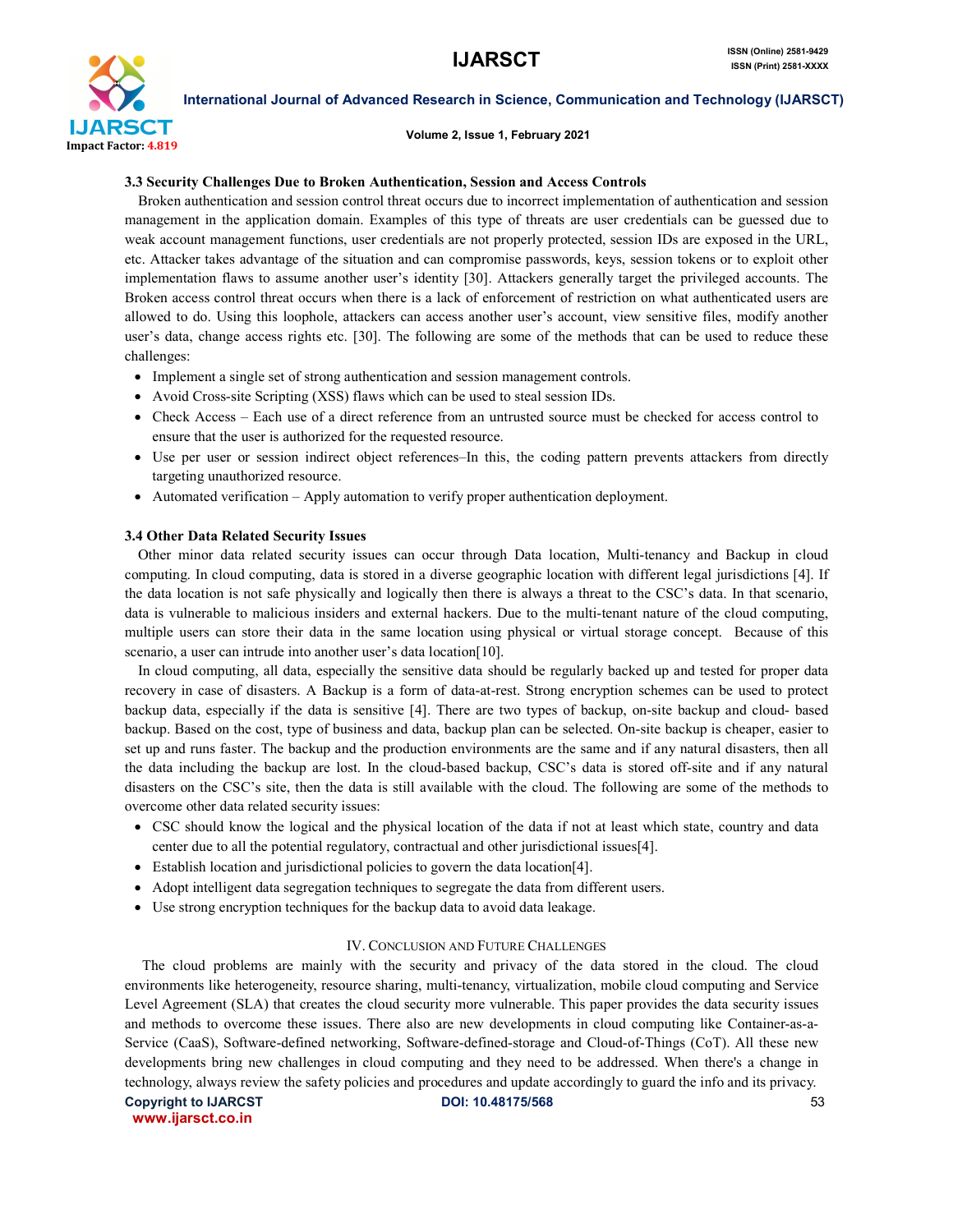

## Volume 2, Issue 1, February 2021

International Journal of Advanced Research in Science, Communication and Technology (IJARSCT)

#### **REFERENCES**

- [1]. M. Hogan and A. Sokol. NIST Cloud Computing Standards Roadmap Version 2. NIST Cloud Computing Standards Roadmap Working Group, NIST Special Publications 500-291, NIST, Gaithersburg, MD, 2013,p.1-113.
- [2]. G. Brunette and R. Mogul. Security Guidance for Critical Area of Focus in Cloud Computing V2.1, *Cloud Security Alliance* (CSA), 2009, p.1-76.
- [3]. Z. Xiao and Y. Xiao. Security and Privacy in Cloud Computing, IEEE Communications Surveys & Tutorial, Vol. 15, 2012, No 2, p.843- 859.
- [4]. A. Reed, C. Rezek, C and P. Simmonds. Security Guidance for Critical Area of Focus in Cloud Computing V3.0, *Cloud Security Alliance*
- [5]. (CSA), 2011, p.1-177.
- [6]. D. Catteddu and G. Hogben. Cloud Computing: Benefits, risks and recommendations for information security, *European Union Agency for Network and Information Security* (ENISA), 2009,p.1-125.
- [7]. S. Aldossary and W. Allen. Data Security, Privacy, Availability and Integrity in Cloud Computing: Issues and Current Solutions. International Journal of Advanced Computer Science and Applications, Vol. 7, 2016, No.4.
- [8]. S. Ludwig. Cloud 101: What the heck do IaaS, PaaS and SaaS companies do? Venture Beat, 2011, https://venturebeat.com/2011/11/14/cloud-iaas-paas-saas/, Accessed on 20<sup>th</sup> August2017.
- [9]. M. Sookhak, H. Talebian, E. Ahmed, A. Gani, M. K. Khan. A Review on remote data auditing in single cloud server: Taxonomy and open issues. Journal of Network and Computer Applications, Vol. 43, 2014,p.121-141.
- [10]. Amazon Web Services: Overview of Security Processes. 2016, https://d0.awsstatic.com/whitepapers/awssecurity-whitepaper.pdf, Accessed on  $20<sup>th</sup>$  August $2017$ .
- [11]. A. Subashini and V. Kavitha. A survey on security issues in service delivery models of cloud computing. Journal of Network and Computer Applications, Elsevier, Vol. 34, Iss. 1, 2011,p.1-11.
- [12]. R. Bhadauria, S. Sanyal. Survey on Security Issues in Cloud Computing and Associated Mitigation Techniques. International Journal of Computer Applications, Vol. 47, 2012, No. 18,p.47-66.
- [13]. F. Sabahi. Secure Virtualization for Cloud Environment Using Hypervisor-based Technology. International Journal of Machine Learning and Computing, Vol. 2, No. 1, 2012,p.39-45.
- [14]. P. R. Gallagher. A Guide to Understanding Data Remanence in Automated Information Systems. The Rainbow Books, Chapter 3 and 4, 1991.
- [15]. L. Pesante. Introduction to Information Security. https://www.us-cert.gov/sites/default/files/publica tions/infosecuritybasics.pdf, Accessed on  $20<sup>th</sup>$  August $2017$ .
- [16]. E. Worlanyo. A survey of cloud computing security: Issues, challenges and solutions. http://www.cse.wustl .edu/ $\sim$ jain//cse570- 15/ftp/cld\_sec/index.html, Accessed on 20<sup>th</sup> August2017.
- [17]. M. Rouse. Data Integrity. http://searchdatacenter.techtarget.com/definition/integrity, Accessed on 21st August2017.
- [18]. Y. Sun, J. Zhang, Y. Xiong and G. Zhu. Data Security and Privacy in Cloud Computing. International Journal of Distributed Sensor Networks, Vol. 10, Iss. 7, 2014,p.1-9.
- [19]. C. Wang, S. Chow, Q. Wang, K. Ren and W. Lou. Privacy-Preserving Public Auditing for Secure Cloud Storage. IEEE Transactions on Computers, Vol. 62, Iss. 2, 2013,p.362-375.
- [20]. B. Balusamy, P. Venkatakrishna, A. Vaidhyanathan, M. Ravikumar and N. Devi Munisamy. Enhanced Security Framework for Data Integrity using Third-Party Auditing in the Cloud System. In Proceedings of the Artificial Intelligence and Evolutionary Algorithms in Engineering Systems. Advances in Intelligent Systems and Computing, Springer, Vol. 325, 2015,p.25-31.
- [21]. G. Atieniese, R. Burns, R. Curtmola, J. Herring, L. Kissner, Z. Peterson and D. Song. Provable Data Possession at Untrusted Stores. In Proceedings of the 14<sup>th</sup> ACM conference on Computer and

Copyright to IJARCST DOI: 10.48175/568 54 www.ijarsct.co.in